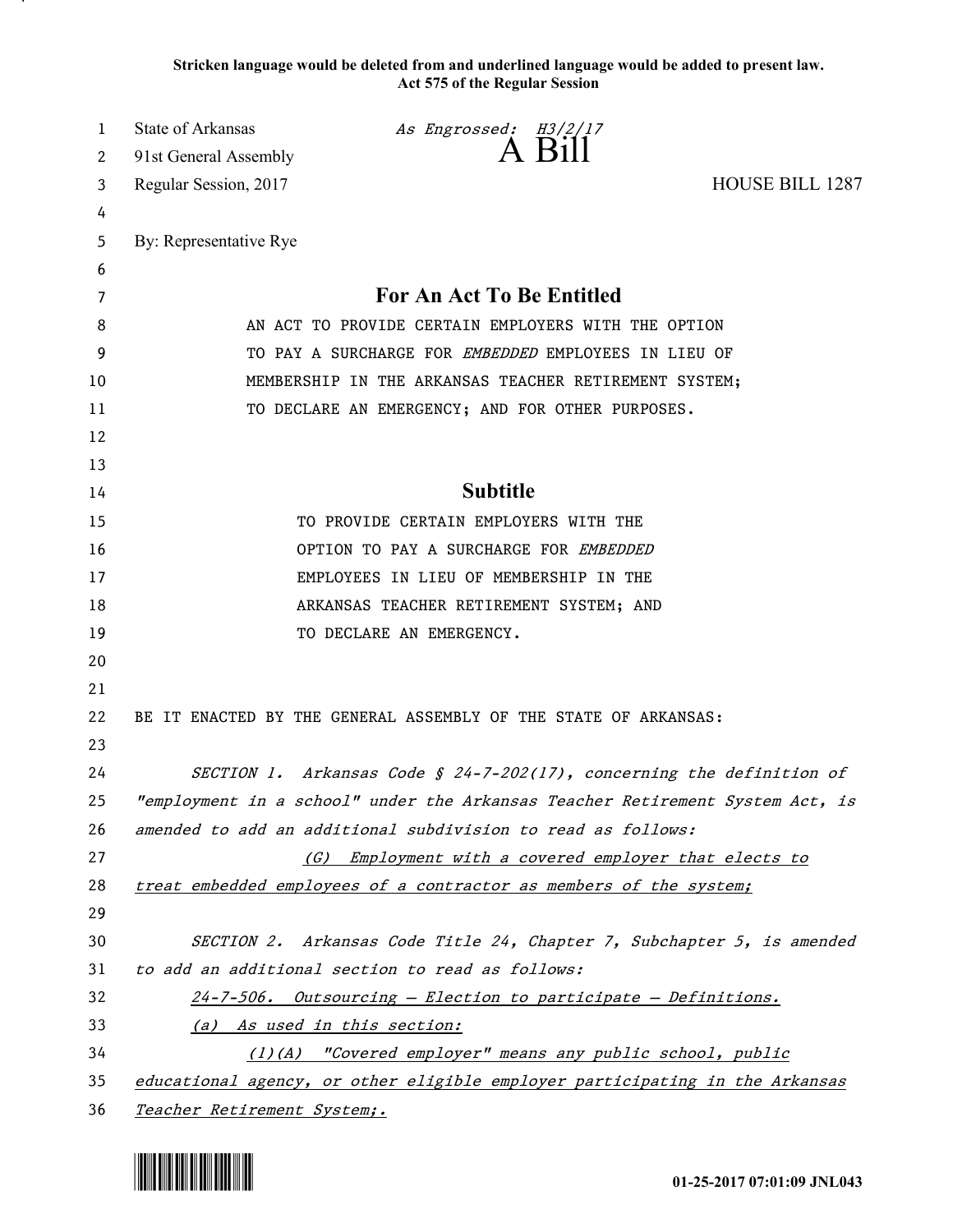| 1  | "Covered employer" does not include a nonmandatory<br>(B)                     |
|----|-------------------------------------------------------------------------------|
| 2  | employer or a PSHE employer as defined under § 24-7-1602;                     |
| 3  | (2)(A) "Embedded employee" means a person who:                                |
| 4  | (i) Provides an outsourced service on the premises                            |
| 5  | of a covered employer; and                                                    |
| 6  | Is employed and paid by an outsource<br>(iii)                                 |
| 7  | contractor.                                                                   |
| 8  | "Embedded employee" does not include a person who is<br>(B)                   |
| 9  | employed by:                                                                  |
| 10 | A covered employer listed under § 24-7-202; or<br>(i)                         |
| 11 | (ii) An employer that offers the Arkansas Teacher                             |
| 12 | Retirement System as an optional retirement plan as of the date of            |
| 13 | outsourcing;                                                                  |
| 14 | "Outsource" or "outsourcing" means the use of a contractor<br>(3)             |
| 15 | by a covered employer for the performance of a service common to the normal   |
| 16 | daily operation on the premises of the covered employer;                      |
| 17 | $(4)$ "Outsource contractor" means a person who is contractually              |
| 18 | obligated under an outsourcing agreement to provide a covered employer with a |
| 19 | service common to the normal daily operation of the covered employer;         |
| 20 | (5) "Participating employer" means a covered employer that                    |
| 21 | outsources and opts for the embedded employees of all of its outsource        |
| 22 | contractors to become members of the Arkansas Teacher Retirement System;      |
| 23 | (6)(A) "School nursing" means a nursing service that is required              |
| 24 | to be offered in a public school under $\oint$ 6-18-706 or the Standards for  |
| 25 | Accreditation of Arkansas Public Schools and School Districts.                |
| 26 | "School nursing" does not include nursing services<br>(B)                     |
| 27 | provided by a:                                                                |
| 28 | (i) School-based health clinic under $\oint$ 6-18-703;                        |
| 29 | (ii) Medical clinic operated on a public school                               |
| 30 | campus by a hospital or physician's office that is under contract with the    |
| 31 | public school;                                                                |
| 32 | Healthcare provider other than a nurse; or<br>(iii)                           |
| 33 | Healthcare service reimbursed or paid for by<br>(iv)                          |
| 34 | Medicaid, Medicare, health insurance, or any other third-party payer;         |
| 35 | "Service common to the normal daily operation" means and is<br>$($ / $)$      |
| 36 | limited to a service that:                                                    |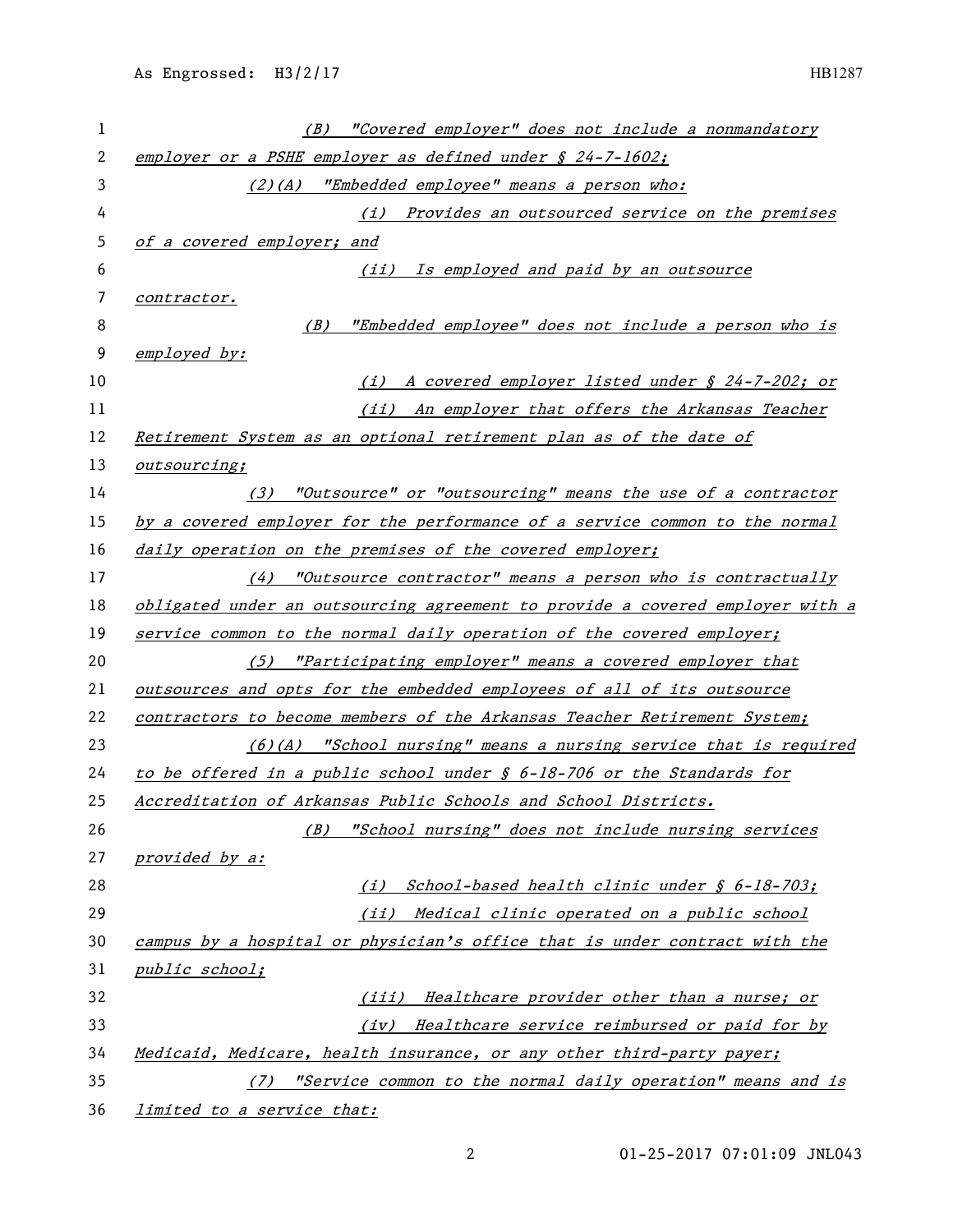| 1  | (A) Is provided by an outsource contractor or embedded                        |
|----|-------------------------------------------------------------------------------|
| 2  | employee to a covered employer;                                               |
| 3  | (B) Is physically provided or based on the premises of a                      |
| 4  | covered employer;                                                             |
| 5  | Is paid for with public funds and not with private<br>(C)                     |
| 6  | grant funds; and                                                              |
| 7  | Consists of one (1) or more of the following:<br>(D)                          |
| 8  | The maintenance and operation of:<br>(i)                                      |
| 9  | (a) One (1) or more vehicles used for the                                     |
| 10 | regular and daily transport of passengers; and                                |
| 11 | (b) A facility that provides support for the                                  |
| 12 | maintenance and operation of one (1) or more vehicles described under         |
| 13 | $subdivision$ (a)(7)(D)(i)(a) of this section;                                |
| 14 | (ii) The maintenance and operation of a cafeteria or                          |
| 15 | other food service operation;                                                 |
| 16 | (iii) Custodial or maintenance services for the                               |
| 17 | regular and continuous maintenance, repair, and upkeep of grounds or          |
| 18 | facilities;                                                                   |
| 19 | Security services that are not covered by<br>(iv)                             |
| 20 | another retirement system;                                                    |
| 21 | School nursing;<br>(V)                                                        |
| 22 | (vi) Substitute teaching; or                                                  |
| 23 | (vii) Service as a teacher's aide; and                                        |
| 24 | "Surcharge employer" means a covered employer that<br>(8)                     |
| 25 | outsources and pays a surcharge to the Arkansas Teacher Retirement System in  |
| 26 | lieu of opting for the embedded employees of outsource contractors to accrue  |
| 27 | service credit in the Arkansas Teacher Retirement System.                     |
| 28 | (b) A covered employer that enters into an agreement to outsource a           |
| 29 | service common to the normal daily operation shall make an irrevocable        |
| 30 | election to be either a participating employer or a surcharge employer within |
| 31 | sixty (60) days of the outsourcing agreement on a form provided by or in a    |
| 32 | manner established by the Arkansas Teacher Retirement System.                 |
| 33 | $(c)(1)$ If a covered employer elects to become a surcharge employer          |
| 34 | under this section, then the covered employer shall account for and remit to  |
| 35 | the Arkansas Teacher Retirement System a monthly surcharge on the total       |
| 36 | salaries paid to all the embedded employees on an aggregate basis as follows: |

01-25-2017 07:01:09 JNL043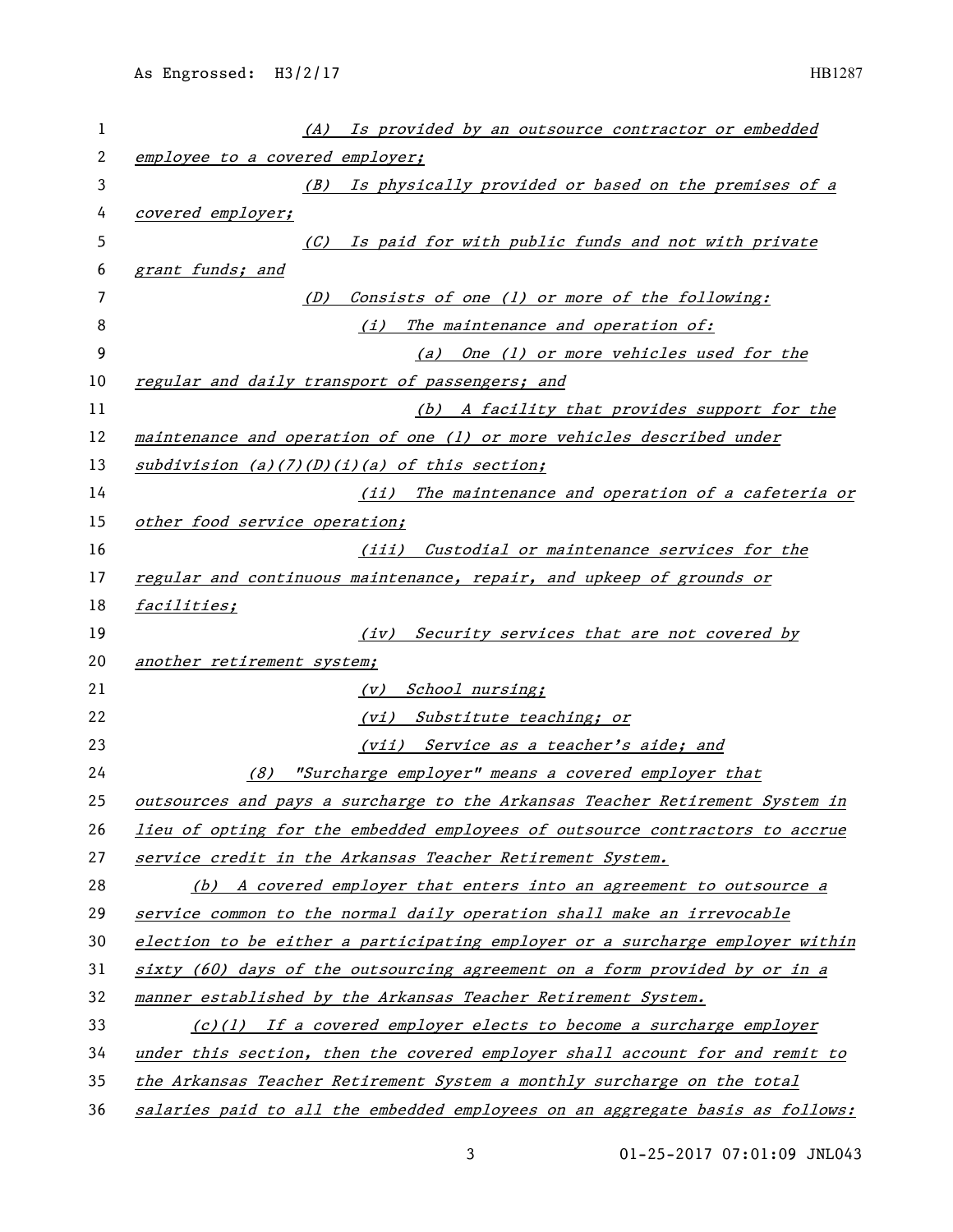| 1  | Five-tenths of one percent $(0.5%)$ during the 2018<br>(A)                         |  |
|----|------------------------------------------------------------------------------------|--|
| 2  | fiscal year;                                                                       |  |
| 3  | (B)<br>One percent (1%) during the 2019 fiscal year;                               |  |
| 4  | (C)<br>Two percent (2%) during the 2020 fiscal year;                               |  |
| 5  | Three percent (3%) during the 2021 fiscal year; and<br>(D)                         |  |
| 6  | An amount not to exceed four percent (4%) during the<br>(E)                        |  |
| 7  | 2022 fiscal year and succeeding fiscal years as established by a resolution        |  |
| 8  | of the Board of Trustees of the Arkansas Teacher Retirement System at a            |  |
| 9  | meeting of the board.                                                              |  |
| 10 | (2) If the covered employer is outsourcing on the effective date                   |  |
| 11 | of this act, the surcharge shall be payable beginning in the 2018 fiscal           |  |
| 12 | year.                                                                              |  |
| 13 | (3) A surcharge adopted by the board applies to an entire fiscal                   |  |
| 14 | year and shall be adopted prior to the beginning of the fiscal year.               |  |
| 15 | (d) If a covered employer elects to become a participating employer as             |  |
| 16 | provided under this section, then the covered employer shall account for and       |  |
| 17 | remit each of the covered employer's contributions in the same amount and in       |  |
| 18 | the same manner as required for covered employer contributions under $\oint 24-7-$ |  |
| 19 | 401 and member contributions under § 24-7-406.                                     |  |
| 20 | $(e)(1)(A)$ A covered employer that begins outsourcing after the                   |  |
| 21 | effective date of this act and elects to become a participating employer may       |  |
| 22 | phase-in the election by selecting an effective date that is no later than         |  |
| 23 | the beginning of the third fiscal year after the effective date of the             |  |
| 24 | outsourcing agreement.                                                             |  |
| 25 | (B) During the phase-in of becoming a participating                                |  |
| 26 | employer, the covered employer shall account for and remit a phase-in              |  |
| 27 | surcharge in the same amount and manner required of a surcharge employer           |  |
| 28 | under subsection (c) of this section.                                              |  |
| 29 | $(2)(A)$ If a covered employer is outsourcing on the effective                     |  |
| 30 | date of this act and the covered employer elects to become a participating         |  |
| 31 | employer, then the covered employer may phase-in the election by selecting an      |  |
| 32 | effective date that is no later than the beginning of the fourth fiscal year       |  |
| 33 | after the effective date of this act.                                              |  |
| 34 | (B) During the phase-in of becoming a participating                                |  |
| 35 | employer, the covered employer shall account for and remit a phase-in              |  |
| 36 | surcharge in the same amount and manner as required of a surcharge employer        |  |

01-25-2017 07:01:09 JNL043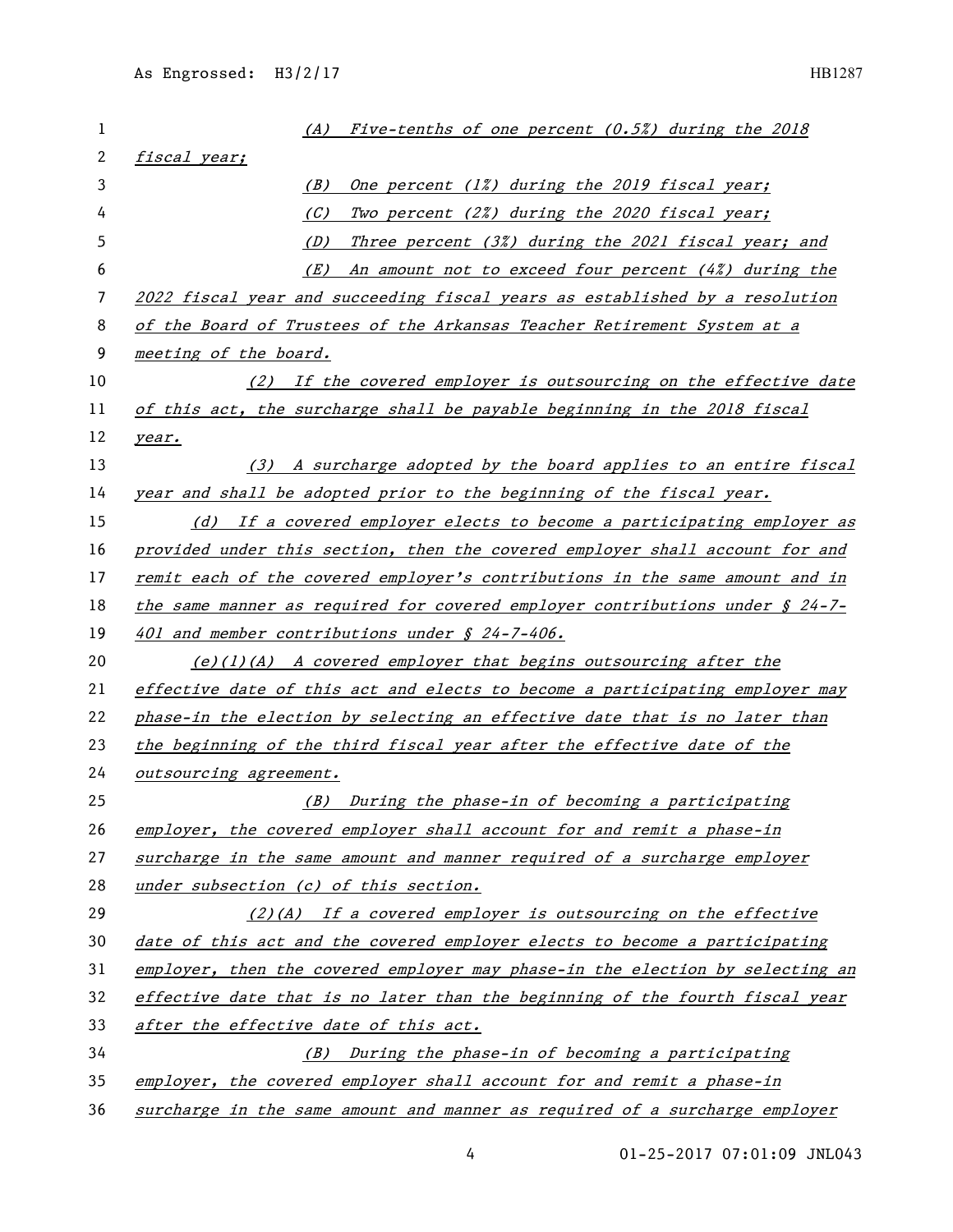As Engrossed: H3/2/17 HB1287

| 1  | under subsection (c) of this section.                                                  |
|----|----------------------------------------------------------------------------------------|
| 2  | $(f)(1)$ The Arkansas Teacher Retirement System may require a covered                  |
| 3  | employer that makes an election under this section to provide any                      |
| 4  | documentation necessary to collect and account for the surcharge or                    |
| 5  | contributions as is consistent with the covered employer's election.                   |
| 6  | (2) The Arkansas Teacher Retirement System may collect an                              |
| 7  | unremitted surcharge amount due, including interest, from a surcharge                  |
| 8  | employer under $\frac{s}{24}$ -7-401 or contribution due from a participating employer |
| 9  | under $\zeta$ 24-7-406 in any manner allowed by law.                                   |
| 10 | (3) If a covered employer reasonably accepts a written statement                       |
| 11 | from an outsource contractor reporting the salaries paid by the outsource              |
| 12 | contractor to embedded employees for services common to the normal daily               |
| 13 | operation of the covered employer, it shall be conclusively presumed that the          |
| 14 | written statement accurately reflects the salaries subject to surcharge under          |
| 15 | this section.                                                                          |
| 16 | $(g)(1)$ A covered employer or an outsource contractor may request a                   |
| 17 | determination from the Arkansas Teacher Retirement System as to whether an             |
| 18 | embedded employee performs or will perform a service common to the normal              |
| 19 | daily operation of a covered employer.                                                 |
| 20 | (2) A request made under subdivision $(g)(1)$ of this section                          |
| 21 | shall include:                                                                         |
| 22 | (A) Information about the employment relationship and                                  |
| 23 | contract provisions that are necessary for the Arkansas Teacher Retirement             |
| 24 | System to evaluate the service provided to the covered employer; and                   |
| 25 | (B) Any additional information requested by the Arkansas                               |
| 26 | Teacher Retirement System to make the determination.                                   |
| 27 | (3) The board may promulgate rules necessary to administer this                        |
| 28 | section.                                                                               |
| 29 | (h)(l) The Division of Youth Services Education System shall be a                      |
| 30 | participating employer and may designate any or all of its embedded employees          |
| 31 | as eligible for membership in the Arkansas Teacher Retirement System.                  |
| 32 | (2) An embedded employee of a contractor for the Division of                           |
| 33 | Youth Services Education System who becomes a member of the Arkansas Teacher           |
| 34 | Retirement System shall remain a member of the Arkansas Teacher Retirement             |
| 35 | System as long as the member remains an embedded employee of a contractor for          |
| 36 | the Division of Youth Services Education System.                                       |

01-25-2017 07:01:09 JNL043